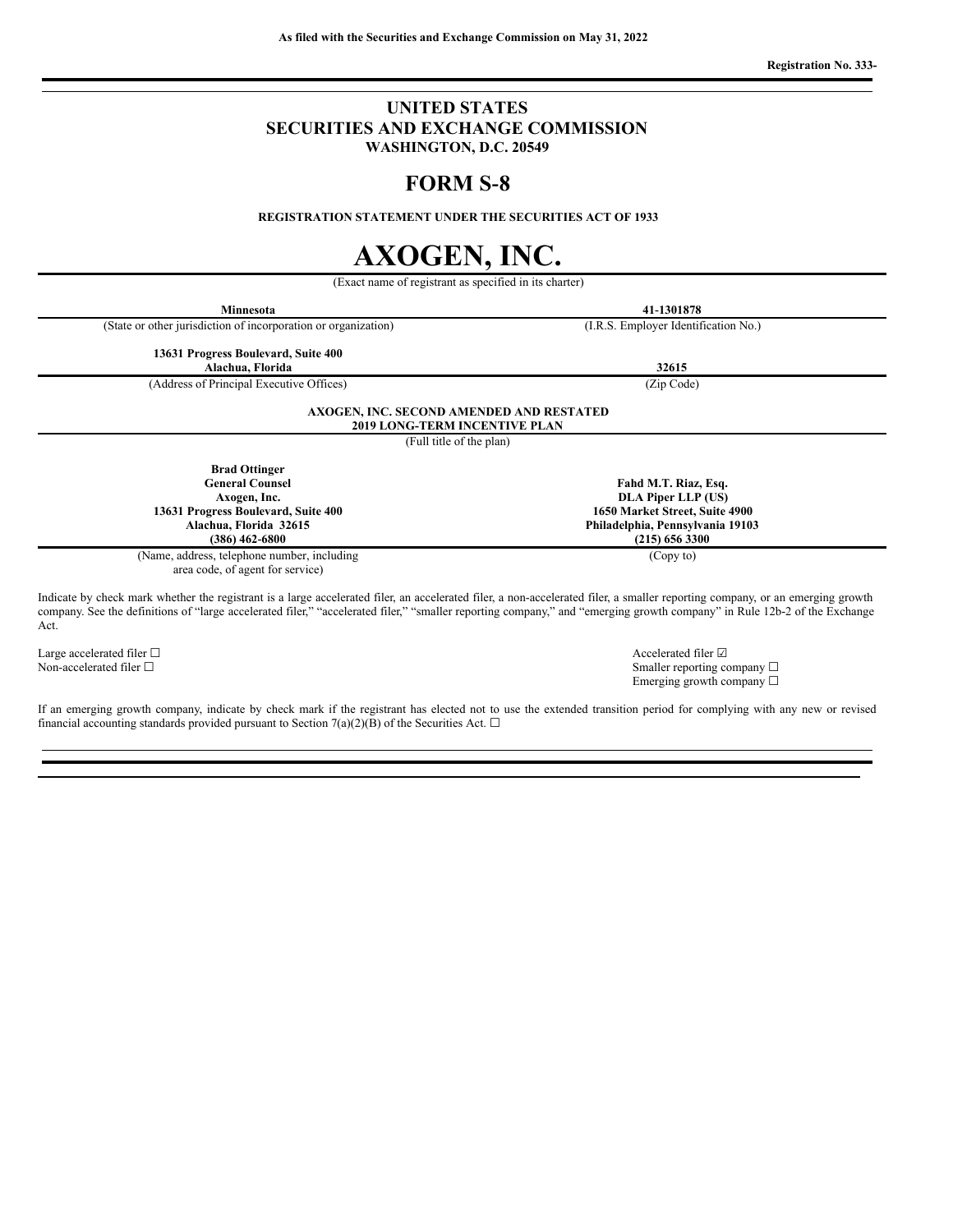#### **EXPLANATORY NOTE**

This Registration Statement relates solely to the registration of an additional 2,500,000 shares of Axogen, Inc. (the "Registrant") common stock that became available for issuance pursuant to the Axogen, Inc. Second Amended and Restated 2019 Long-Term Incentive Plan and for which a Registration Statement of the Registrant on Form S-8 relating to the same employee benefit plan is effective.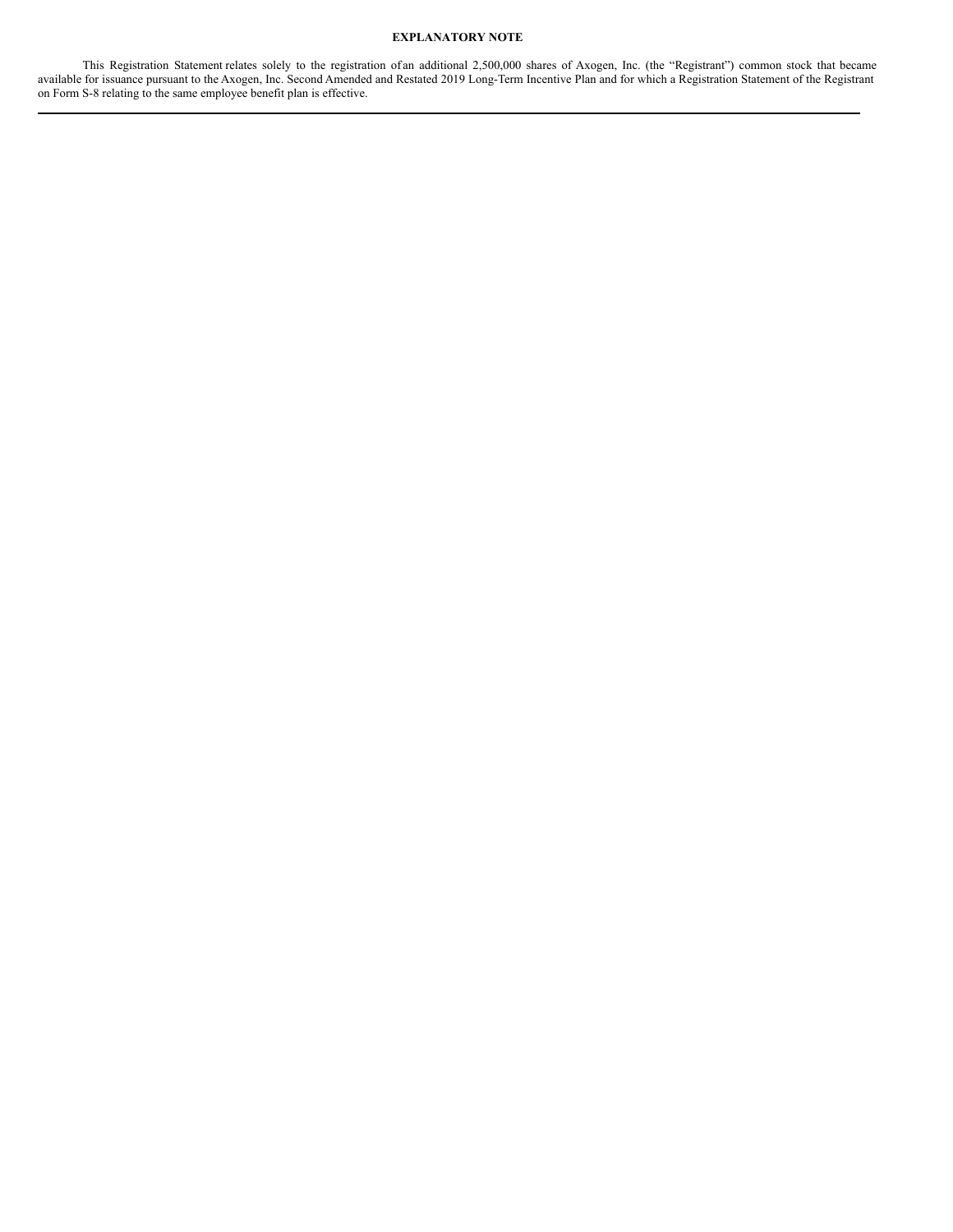#### **INCORPORATION BY REFERENCE OF CONTENTS OF REGISTRATION STATEMENTS ON FORM S-8**

Pursuant to General Instruction E of Form S-8, this Registration Statement hereby incorporates by reference the contents of (i) the registration statement on Form S-8 filed by the Registrant with the Securities and Exchange Commission (the "Commission") on [August](https://www.sec.gov/Archives/edgar/data/805928/000155837019008297/s-8.htm) 22, 2019 (Registration No. 333-233416) and (ii) the registration statement on Form S-8 filed by the Registrant with the Commission on May 11, [2021](https://www.sec.gov/Archives/edgar/data/805928/000119312521157043/d195760ds8.htm) (Registration No. 333-255992).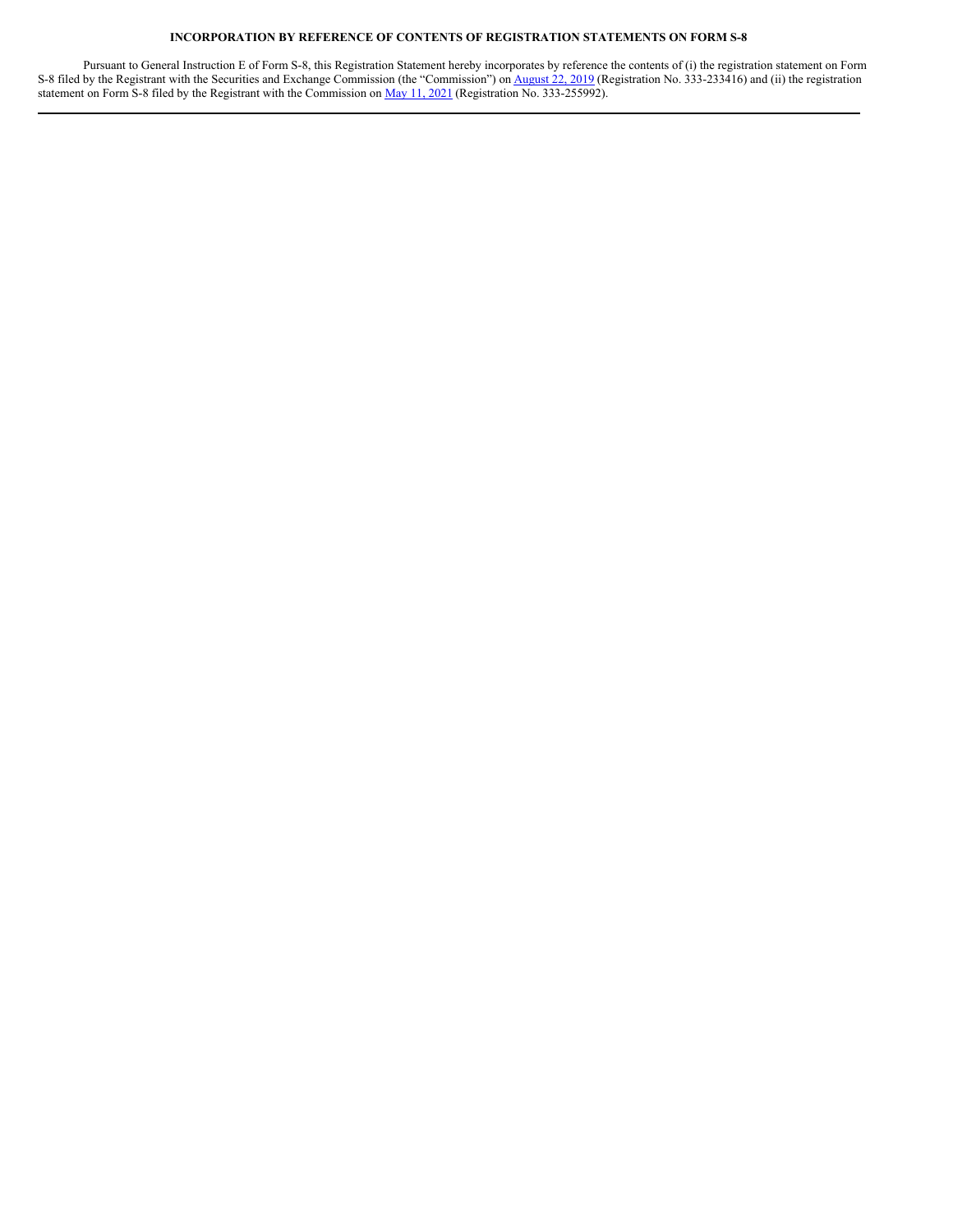#### Item 8. Exhibits

| <b>EXHIBIT</b><br><b>NUMBER</b> | <b>DESCRIPTION</b>                                                                                                                                                                                                                                                        |  |  |  |
|---------------------------------|---------------------------------------------------------------------------------------------------------------------------------------------------------------------------------------------------------------------------------------------------------------------------|--|--|--|
| 4.1                             | Registration Rights Agreement, dated as of August 26, 2015, between the Company and EW Healthcare Partners L.P., formerly named Essex Woodlands<br>Fund IX, L.P. (incorporated by reference to Exhibit 4.2 to the annual report on Form 10-K filed on February 28, 2018). |  |  |  |
| 5.1                             | Opinion of DLA Piper LLP †                                                                                                                                                                                                                                                |  |  |  |
| 23.1                            | Consent of DLA Piper LLP (contained in Exhibit 5.1). †                                                                                                                                                                                                                    |  |  |  |
| 23.2                            | Consent of Deloitte & Touche LLP, the Registrant's Independent Registered Public Accounting Firm (filed herewith). †                                                                                                                                                      |  |  |  |
| 24.1                            | Power of Attorney (included on signature page to this Registration Statement).                                                                                                                                                                                            |  |  |  |
| 99.1                            | Axogen, Inc. Second Amended and Restated 2019 Long-Term Incentive Plan (incorporated by reference from Appendix A of the Registrant's Proxy<br>Statement on DEF14A dated April 14, 2022 (No. 001-36046)).                                                                 |  |  |  |
| 107                             | Filing Fee Table. †                                                                                                                                                                                                                                                       |  |  |  |
| Filed herewith.<br>÷            |                                                                                                                                                                                                                                                                           |  |  |  |
|                                 |                                                                                                                                                                                                                                                                           |  |  |  |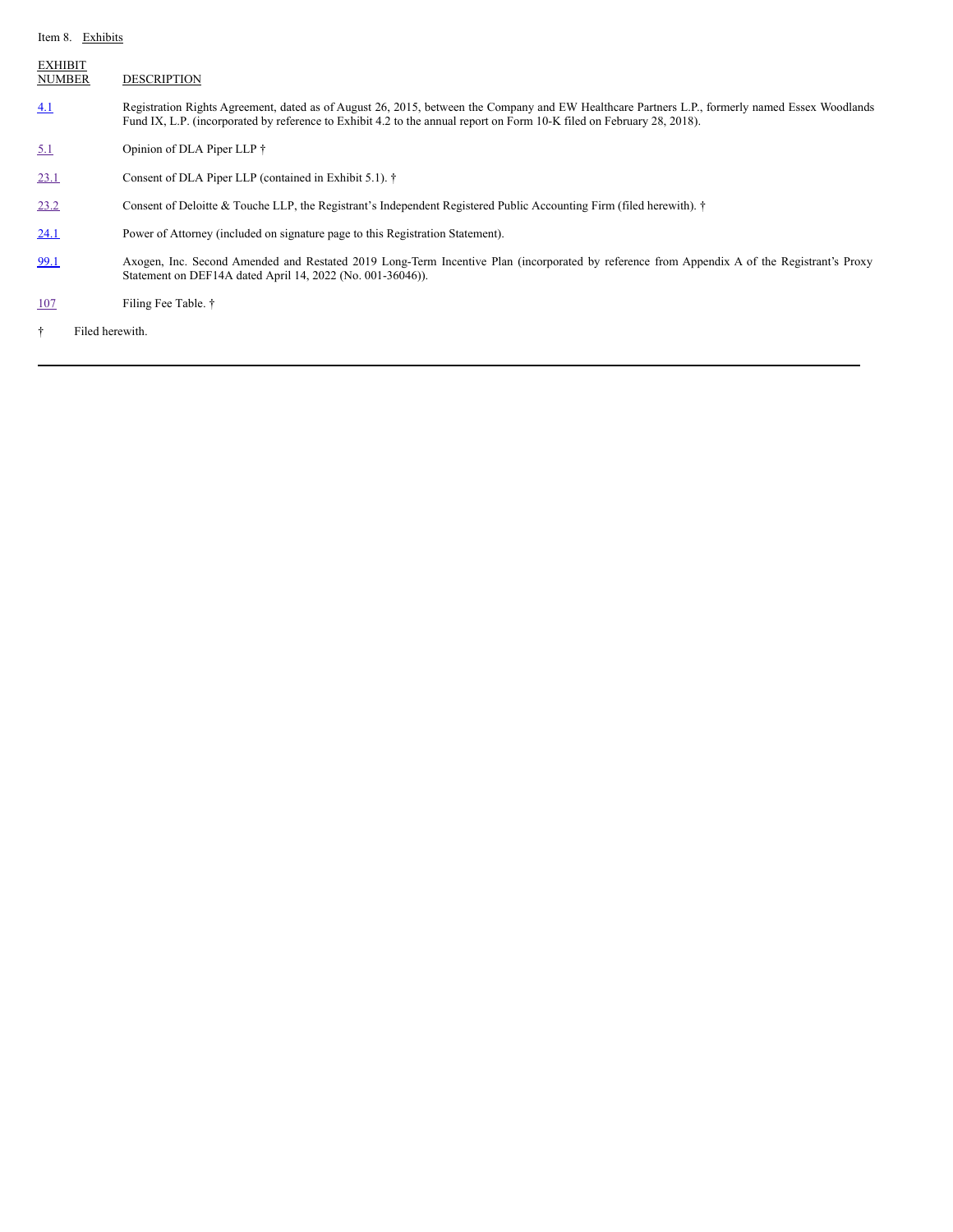#### **SIGNATURES**

Pursuant to the requirements of the Securities Act of 1933, the registrant certifies that it has reasonable grounds to believe that it meets all of the requirements for filing on Form S-8 and has duly caused this Registration Statement to be signed on its behalf by the undersigned, thereunto duly authorized, in the city of Alachua, State of Florida, on May 31, 2022.

**Axogen, Inc.**

By: /s/ Karen Zaderej

Name: Karen Zaderej Title: Chief Executive Officer

#### <span id="page-4-0"></span>**POWER OF ATTORNEY**

KNOW ALL MEN BY THESE PRESENTS, that each person whose signature appears below constitutes and appoints each of Karen Zaderej, Peter J. Mariani and Brad Ottinger his or her true and lawful attorney-in-fact, with full power of substitution and resubstitution for him or her and in his or her name, place and stead, in any and all capacities to sign any and all amendments including post-effective amendments to this Registration Statement on Form S-8 (including, without limitation, any additional registration statement filed pursuant to Rule 462 under the Securities Act of 1933), and to file the same, with all exhibits thereto, and other documents in connection therewith, with the Securities and Exchange Commission, hereby ratifying and confirming all that said attorney-in-fact or his substitute, each acting alone, may lawfully do or cause to be done by virtue thereof.

Pursuant to the requirements of the Securities Act of 1933, as amended, this Registration Statement on Form S-8 has been signed by the following persons in the capacities and on the dates indicated.

| <b>Signature</b>       | Title                                                                                         | Date         |
|------------------------|-----------------------------------------------------------------------------------------------|--------------|
| /s/ Karen Zaderej      | Chief Executive Officer, President and Chairman of the Board<br>(Principal Executive Officer) | May 31, 2022 |
| Karen Zaderej          |                                                                                               |              |
| /s/ Peter J. Mariani   | Executive Vice President and Chief Financial Officer (Principal                               |              |
| Peter J. Mariani       | Financial Officer and Principal Accounting Officer)                                           | May 31, 2022 |
| /s/ Gregory G. Freitag | Director                                                                                      |              |
| Gregory G. Freitag     |                                                                                               | May 31, 2022 |
| /s/ Dr. Mark Gold      | Director                                                                                      |              |
| Dr. Mark Gold          |                                                                                               | May 31, 2022 |
| /s/ John H. Johnson    | Director                                                                                      |              |
| John H. Johnson        |                                                                                               | May 31, 2022 |
| /s/ Alan M. Levine     | Director                                                                                      |              |
| Alan M. Levine         |                                                                                               | May 31, 2022 |
| /s/ Guido J. Neels     | Director                                                                                      |              |
| Guido J. Neels         |                                                                                               | May 31, 2022 |
|                        |                                                                                               |              |
| /s/ Paul G. Thomas     | Director                                                                                      |              |
| Paul G. Thomas         |                                                                                               | May 31, 2022 |
| /s/ Amy Wendell        | Director                                                                                      |              |
| Amy Wendell            |                                                                                               | May 31, 2022 |
|                        |                                                                                               |              |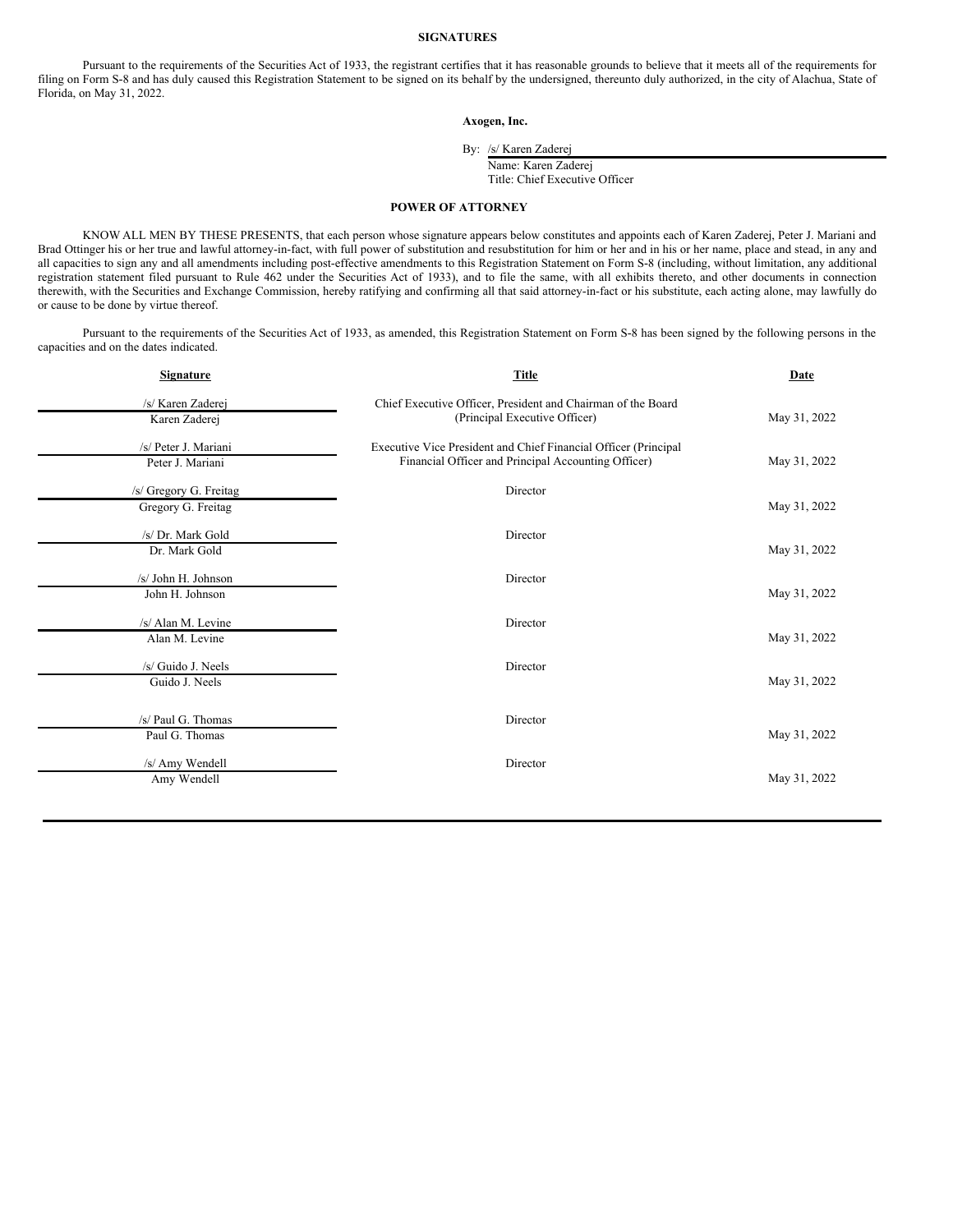<span id="page-5-0"></span>

DLA Piper LLP (US) One Liberty Place 1650 Market Street, Suite 5000 Philadelphia, PA 19103-7300 www.dlapiper.com

May 31, 2022

Axogen, Inc. 13631 Progress Boulevard, Suite 400 Alachua, Florida 32615

RE: Axogen, Inc. - Registration Statement on Form S-8

Ladies and Gentlemen:

We have acted as counsel to Axogen, Inc., a Minnesota corporation (the "Company"), in connection with the preparation of a Registration Statement on Form S-8 (the "Registration Statement") under the Securities Act of 1933, as amended (the "Act"). The Registration Statement relates to the registration of 2,500,000 shares (the "Plan Shares") of the Company's common stock, par value \$0.01 per share, issuable under the Axogen, Inc. Second Amended and Restated 2019 Long-Term Incentive Plan (the "Second A&R Long-Term Incentive Plan"), as referenced in the Registration Statement.

In connection with this opinion letter, we have examined the Registration Statement and originals, or copies certified or otherwise identified to our satisfaction as being true copies, of the Amended and Restated Articles of Incorporation of the Company, as filed with the Secretary of State of the State of Minnesota, and the Amended and Restated Bylaws of the Company, and such other documents, records and other instruments as we have deemed appropriate for purposes of the opinion set forth herein.

We have assumed the genuineness of all signatures, the legal capacity of all natural persons, the authenticity of the documents submitted to us as originals, the conformity with the originals of all documents submitted to us as certified, facsimile or photostatic copies and the authenticity of the originals of all documents submitted to us as copies.

Based upon the foregoing, we are of the opinion that the Plan Shares have been duly authorized and, when and to the extent issued in accordance with the terms of the Second A&R Long-Term Incentive Plan and any award agreement entered into under the Second A&R Long-Term Incentive Plan, the Plan Shares will be validly issued, fully paid and nonassessable.

The opinion expressed herein is limited to the laws of the State of Minnesota.

We hereby consent to the use of this opinion as Exhibit 5.1 to the Registration Statement. In giving such consent, we do not hereby admit that we are acting within the category of persons whose consent is required under Section 7 of the Act or the rules or regulations of the U.S. Securities and Exchange Commission thereunder. This opinion is expressed as of the date hereof, and we disclaim any undertaking to advise you of any subsequent changes in the facts stated or assumed herein or of any subsequent change if applicable.

Very truly yours, /s/ DLA Piper LLP (US)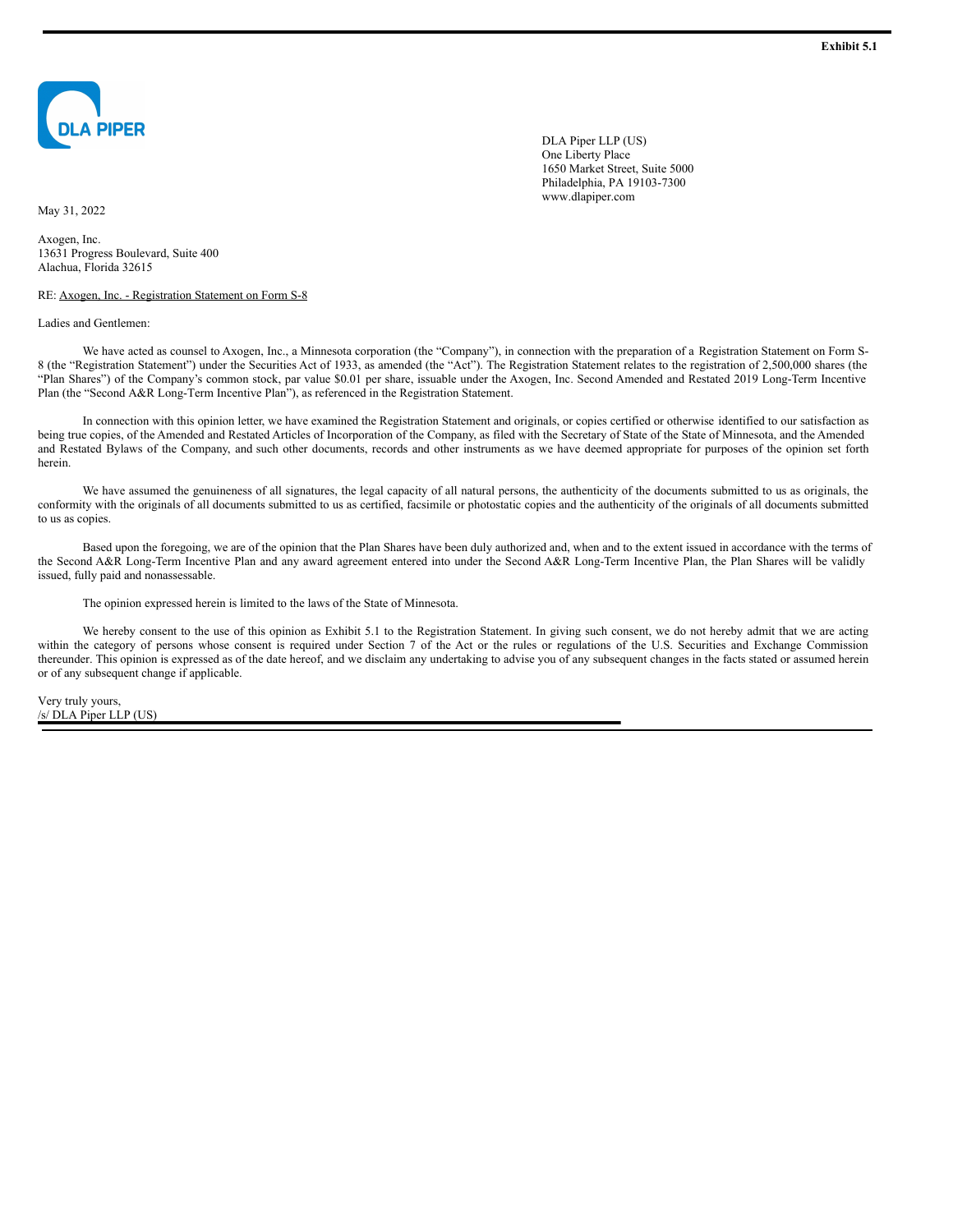#### **CONSENT OF INDEPENDENT REGISTERED PUBLIC ACCOUNTING FIRM**

<span id="page-6-0"></span>We consent to the incorporation by reference in this Registration Statement on Form S-8 of our report dated February 25, 2022, relating to the financial statements of Axogen, Inc. and the effectiveness of Axogen, Inc.'s internal control over financial reporting, appearing in the Annual Report on Form 10-K of Axogen, Inc. for the year ended December 31, 2021.

/s/  $\!$  DELOITTE  $\&$  TOUCHE LLP Miami, Florida May 31, 2022